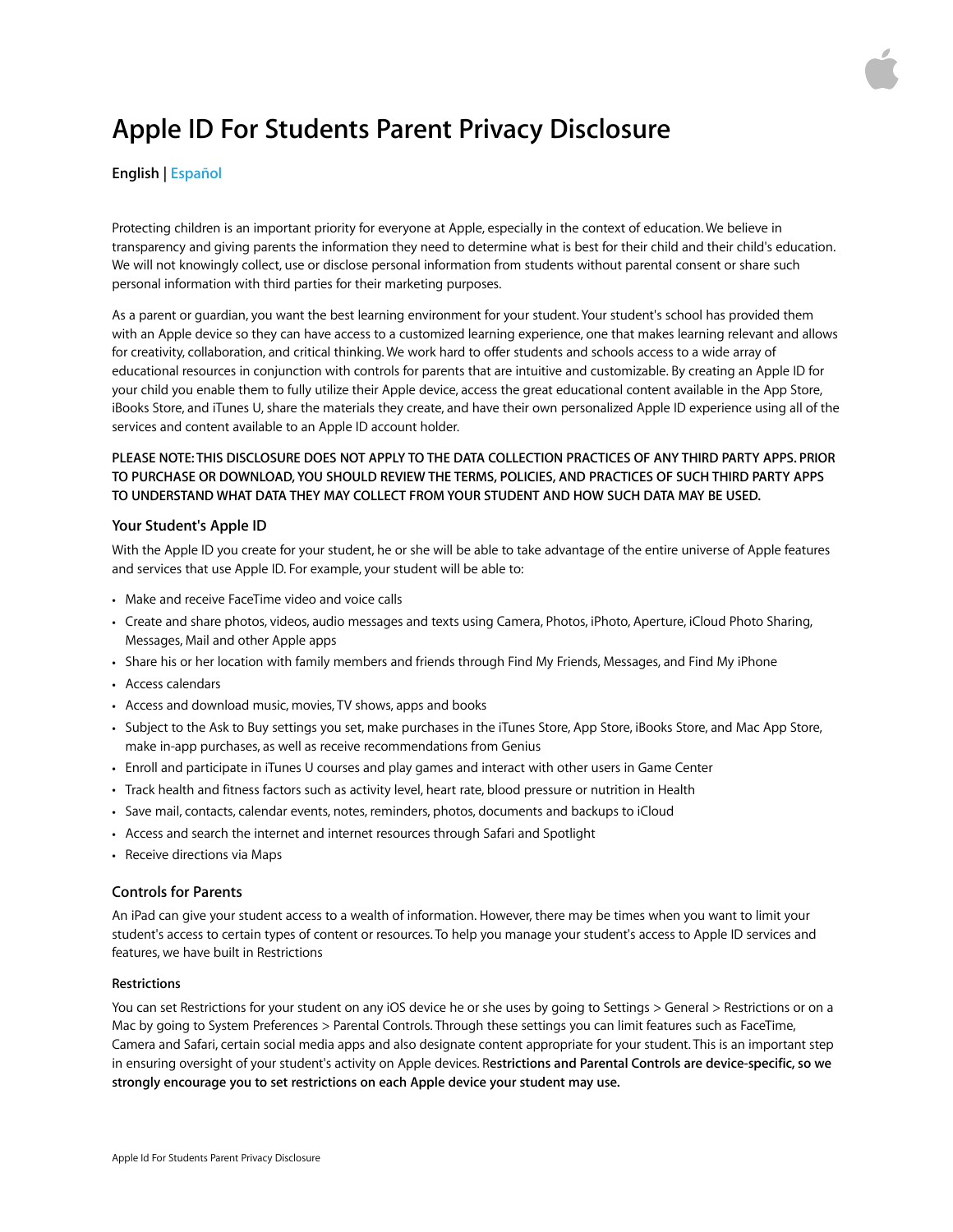# **Creating Your Student's Apple ID**

In order to create an Apple ID for your student, we must first obtain your consent to this Apple ID for Students Parent Privacy Disclosure ("Disclosure") and to [Apple's Privacy Policy,](http://www.apple.com/privacy/) which is incorporated herein by reference. **If there is a conflict between Apple's Privacy Policy and this Disclosure, the terms of this Disclosure shall take precedence.**

We will not knowingly collect, use or disclose any personal information from your student without your verifiable parental consent. Once you review this Disclosure and Apple's Privacy Policy and provide verifiable parental consent, you will be able to create an [Apple ID](http://www.apple.com/support/appleid/) for your student. Your student will be able to use his or her Apple ID to access all Apple features and services that use Apple ID except those you have limited in Restrictions.

# **Collection of Information**

As part of the process of creating an Apple ID for your student, we will ask you to provide us with the following information: your student's full name, birthdate, password, and the answers to three security questions that can be used to verify access to your student's account. In order to protect the security of your student's account and preserve your ability to easily reset your student's password online, you should keep the answers to these questions confidential.

We may collect other information from your student that in some cases has been defined under COPPA as personal information. For example, when your student is signed in with his or her Apple ID, we may collect device identifiers, cookies, IP addresses, geographic locations, and time zones where his or her Apple device is used. We also may collect information regarding your student's activities on, or interaction with our websites, apps, products and services.

# **Use of Information**

As set forth in [Apple's Privacy Policy,](http://www.apple.com/privacy/) Apple may use your student's information to communicate important notices, deliver products, send information or push notifications, provide services, and improve our products, content, and services. We may also use his or her information for internal purposes such as auditing, data analysis and research.

We may use, transfer, and disclose non-personal information (data that does not, on its own, permit direct association with your student's identity) for any purpose. For example, we may aggregate and use information regarding customer activities on our website, iCloud services, and iTunes Store and from our other products and services to help us provide more useful information to our customers and to understand which parts of our website, products, and services are of most interest. Aggregated data is considered non-personal information.

Limit Ad Tracking will be enabled by default for all devices associated with a student's Apple ID to ensure they do not receive targeted advertising from Apple. However, your student will still be able to receive non-targeted advertising on those devices.

# **Disclosure to Third Parties**

# **Family Sharing**

If your student participates in Family Sharing, your student's information, including their past and future purchases will be shared with members of your Family. Subject to the restrictions you set, your student may also choose to share your information with members of your Family through iCloud Photo Sharing, shared calendars and reminders, Find My iPhone and Location Sharing.

**Additionally, if your student uses their Apple ID to sign in on a device that is owned by a third party (such as a friend's iPod or a school iPad), your student's information, as well as the shared information of other members of your Family, may be downloaded and visible to others using that device, unless and until, your student's Apple ID is signed out of that device.** 

## **Strategic Partners**

At times Apple may make certain personal information available to strategic partners that work with Apple to provide products and services, or that help Apple market to customers. Personal information will only be shared by Apple to provide or improve our products, services and advertising; it will not be shared with third parties for their marketing purposes.

# **Service Providers**

Apple shares personal information with companies who provide services such as information processing, fulfilling customer orders, delivering products, managing and enhancing customer data, providing customer service, assessing our customers'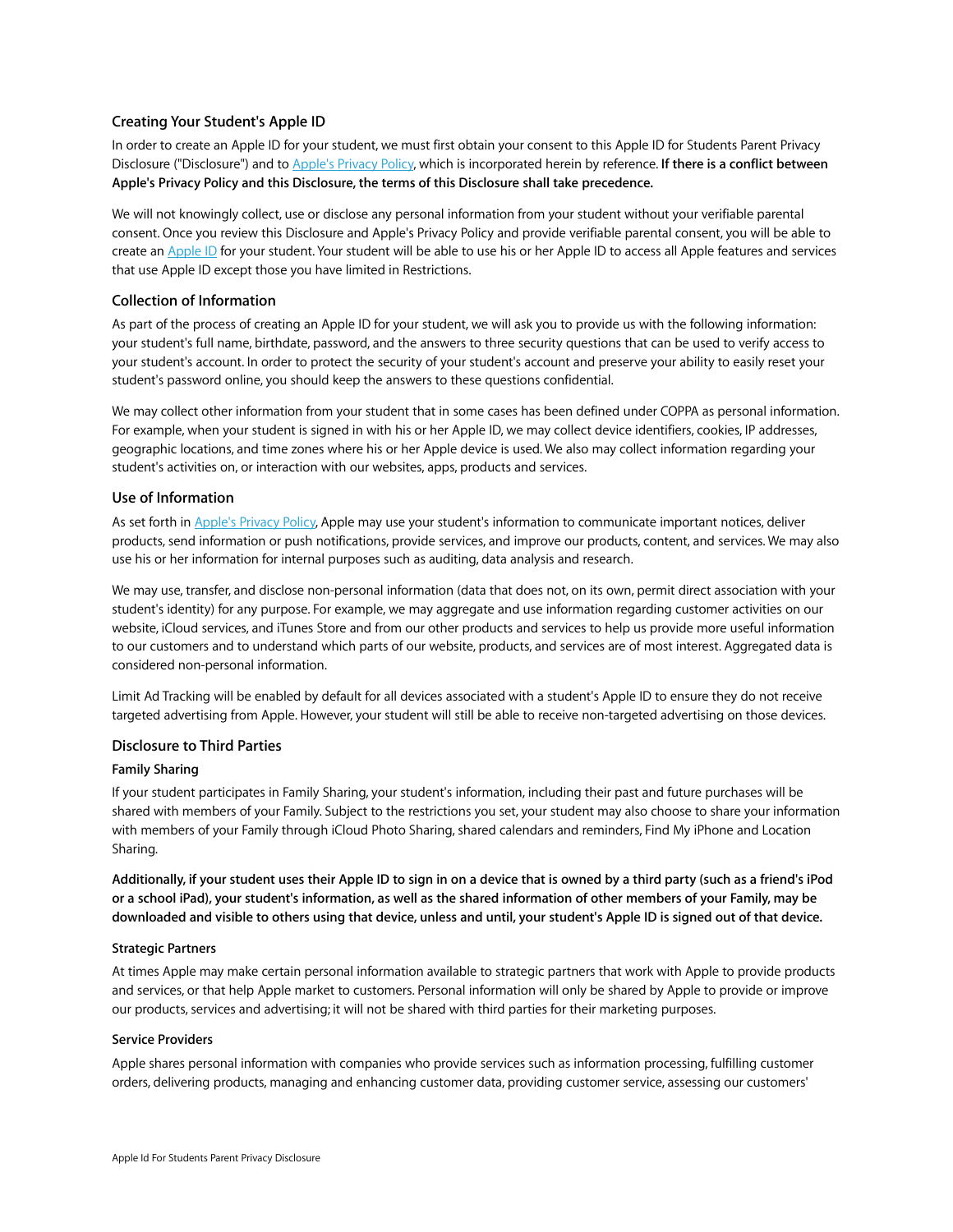interest in our products and services, and conducting customer research or satisfaction surveys. These companies are obligated to protect our customers' information and may be located wherever Apple operates.

## **Others**

It may be necessary—by law, legal process, litigation, and/or requests from public and governmental authorities within or outside your country of residence—for Apple to disclose your or your student's personal information. We may also disclose personal information about you or your student if we determine that for purposes of national security, law enforcement, or other issues of public importance, disclosure is necessary or appropriate.

We may also disclose personal information about you or your student if we determine that disclosure is reasonably necessary to enforce our terms and conditions or protect our operations or users.

### **Access, Correction, and Deletion**

If at any time you want to access, correct, or delete data associated with your student's Apple ID, please contact us here: <https://www.apple.com/privacy/contact/>

Or by using the contact information below:

**Apple**  1 Infinite Loop Cupertino, CA 95014 408.996.1010

# **Administrative Password Reset**

There are times when your student may forget the password for his or her Apple ID. In those instances, it may be necessary for your student's school to reset the password on your student's behalf, in order to avoid any interruption in your student's ability to participate in classroom activities. Accordingly, in order to obtain an Apple ID for your student, you hereby agree that your student's school has the right to reset the password on your student's behalf.

## **Consent to Apple's Collection, Use and Disclosure of Your Child's Information**

**By clicking "Agree," you consent to Apple's collection, use and disclosure of your student's information as set forth in [Apple's Privacy Policy](http://www.apple.com/privacy/) and this Disclosure. You further agree that your student's school has the right to reset the Apple ID for Students password on your student's behalf.** 

**Please Note: This consent does not apply to the data collection practices of any third parties. Third parties, including developers of apps utilized by the school system, that may collect, use, or disclose your student's information, are responsible for obtaining separate verifiable consent.** 

If you have any questions or concerns regarding [Apple's Privacy Policy](http://www.apple.com/privacy/) or this Disclosure, please contact us using the contact information provided above.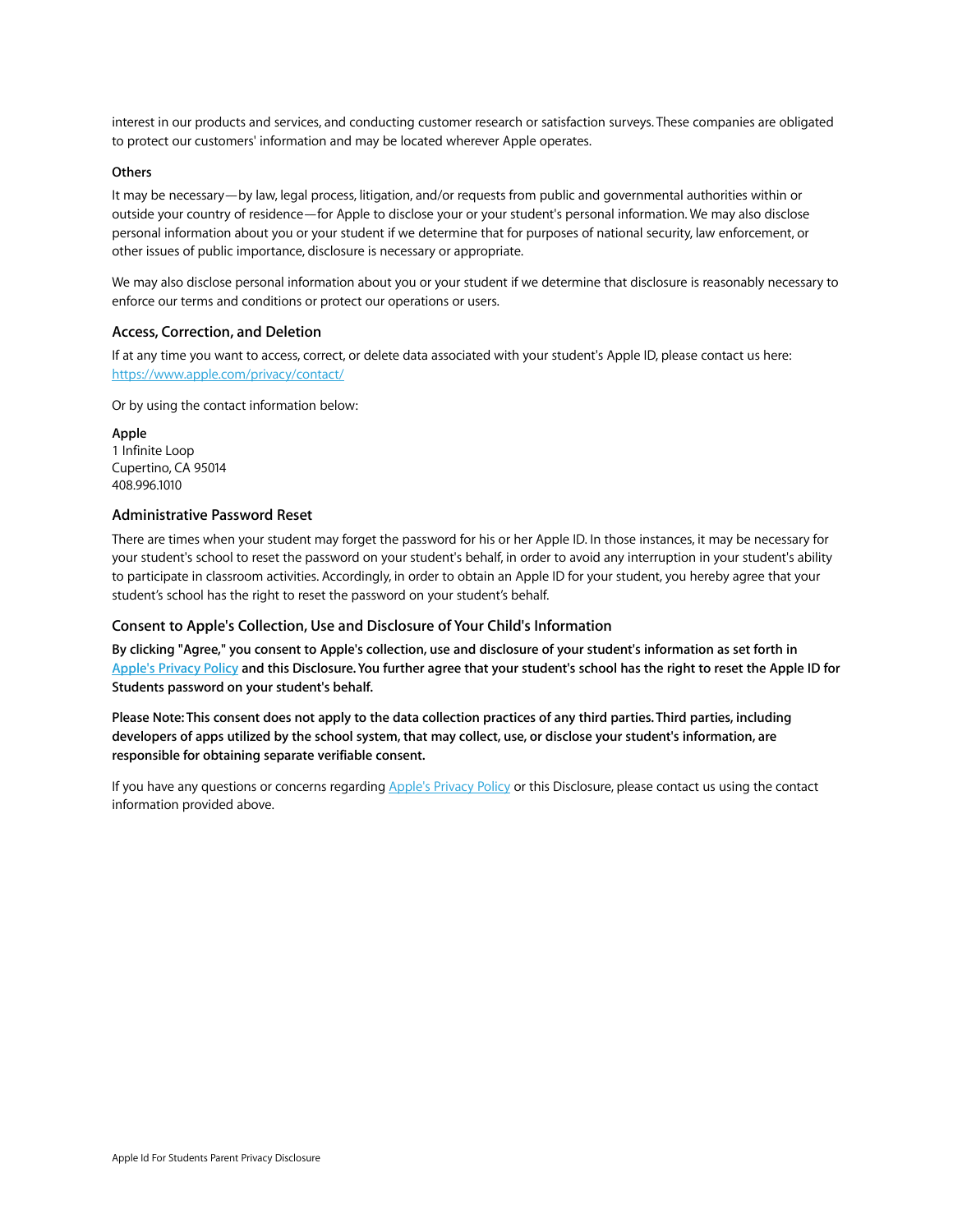# <span id="page-3-0"></span>**Declaración de Privacidad Familiar para ID de Apple para Alumnos**

# **[English](#page-0-0) | Español**

La protección de los niños es una prioridad importante para Apple, especialmente en el contexto de la educación. Creemos en la transparencia y en entregar a los padres la información necesaria para decidir lo que es mejor para sus hijos y su educación. No recopilaremos, usaremos ni divulgaremos información personal de sus alumnos de forma deliberada sin su consentimiento paterno comprobable; tampoco compartiremos dicha información personal con terceros para sus fines de marketing.

Como padre o tutor, seguramente desee el mejor entorno de aprendizaje para el alumno. La escuela del alumno le ha entregado un dispositivo Apple para que pueda acceder a una experiencia de aprendizaje personalizada, que da relevancia al aprendizaje y abre espacio a la creatividad, la colaboración y el pensamiento crítico. Trabajamos arduamente para que los alumnos y las escuelas accedan a una amplia variedad de recursos educativos en conjunto con controles intuitivos y personalizables para los padres. Al crear un ID de Apple para su hijo, lo habilita a utilizar plenamente el dispositivo Apple; a acceder al gran contenido educativo disponible en la Tienda Apple, la Tienda iBooks e iTunes U; a compartir el material que crea y a tener su propia experiencia de ID de Apple personalizada con todos los servicios y el contenido disponibles para el propietario de una cuenta de ID de Apple.

**RECUERDE: ESTA DECLARACIÓN NO SE APLICA A LAS PRÁCTICAS DE RECOPILACIÓN DE DATOS DE APLICACIONES DE TERCEROS. ANTES DE COMPRAR O DESCARGAR APLICACIONES DE TERCEROS, DEBE CONSULTAR LOS TÉRMINOS, LAS POLÍTICAS Y LAS PRÁCTICAS DE DICHAS APLICACIONES DE TERCEROS PARA CONOCER CUÁLES DATOS PUEDEN RECOPILAR DEL ALUMNO Y DE QUÉ FORMA SE PUEDEN UTILIZAR ESOS DATOS.** 

# **El ID de Apple del alumno**

Con el ID de Apple que cree, el alumno podrá aprovechar todas las funciones y servicios de Apple que usan el ID de Apple. Por ejemplo, el alumno podrá:

- Hacer y recibir videos y llamadas de voz con FaceTime
- Crear y compartir fotos, videos, mensajes de audio y textos mediante Camera, Photos, iPhoto, Aperture, Fotos compartidas en iCloud, Messages, Mail y otras aplicaciones de Apple
- Compartir su ubicación con familiares y amigos a través de Buscar a mis amigos, Messages y Buscar mi iPhone
- Acceso a calendarios
- Acceso y descarga de música, películas, programas de televisión, aplicaciones y libros
- Sujeto a los ajustes de Permiso para comprar que establezca, hacer compras en el iTunes Store, App Store, iBooks Store y Mac App Store, hacer compras dentro de las aplicaciones y recibir recomendaciones de Genius
- Inscribirse y participar en cursos de iTunes U y jugar juegos e interactuar con otros usuarios en Game Center
- Seguir factores de salud y ejercicio, como el nivel de actividad, la frecuencia cardíaca, la presión sanguínea o la nutrición en la aplicación Salud
- Guardar mensajes de correo, eventos de calendario, notas, recordatorios, fotos, documentos y copias de seguridad en iCloud
- Acceder a Internet, realizar búsquedas en Internet y explorar recursos de Internet a través de Safari y Spotlight
- Recibir direcciones a través de Maps

# **Controles para los padres**

Un iPad puede permitir que el alumno acceda a una gran cantidad de información. Sin embargo, habrá ocasiones en que desee restringir el acceso del alumno a ciertos tipos de contenido o recursos. Para ayudarlo a administrar el acceso del alumno a las funciones y los servicios del ID de Apple, hemos integrado las Restricciones.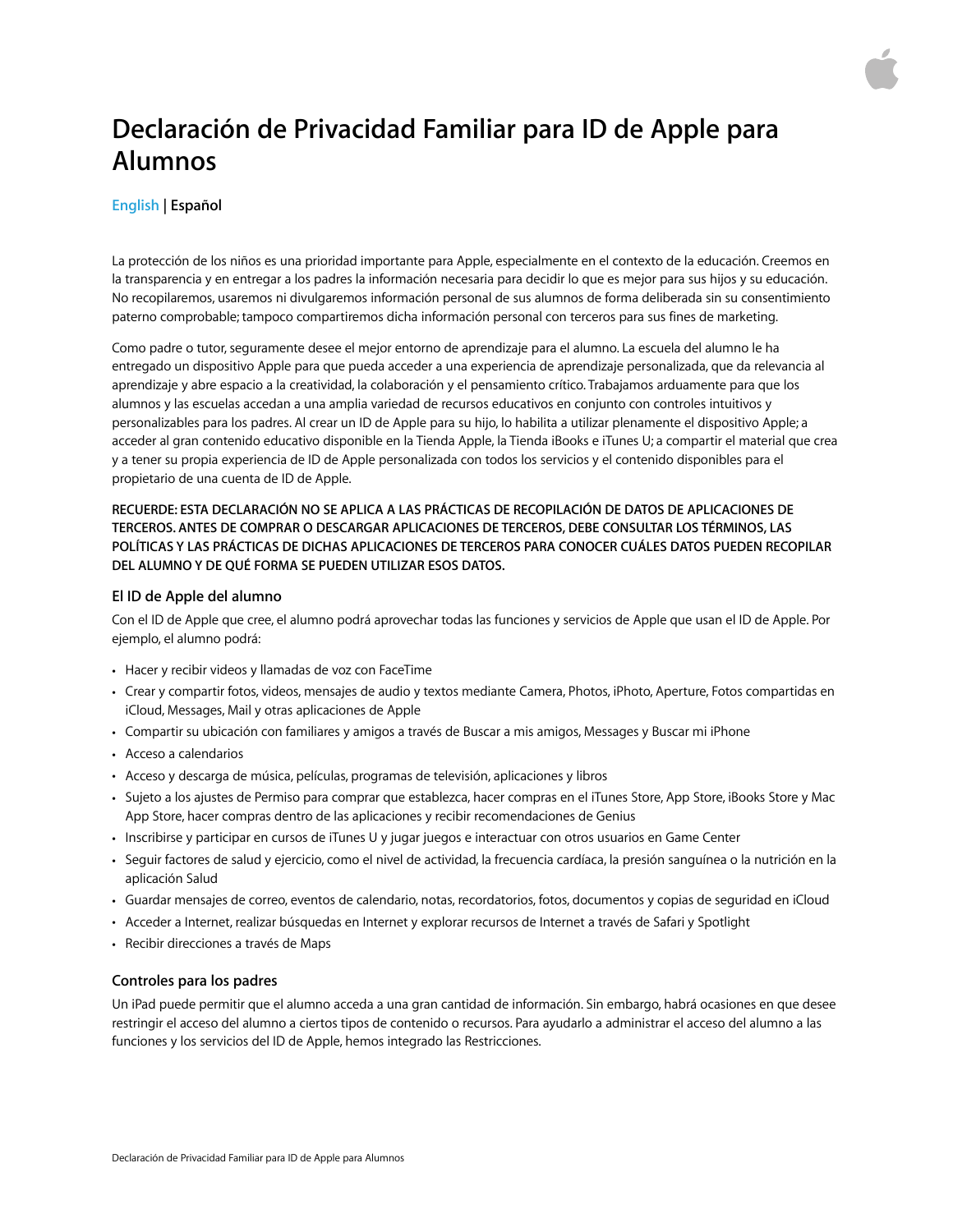## **Restricciones**

Puede configurar Restricciones para el alumno en cualquier dispositivo iOS que él utilice en Ajustes > General > Restricciones o en una Mac en Preferencias del sistema > Controles parentales. Mediante estos ajustes, puede restringir funciones como FaceTime, Camera, Safari y algunas aplicaciones de medios sociales y también especificar contenido apropiado para el alumno. Este es un paso importante para asegurar la supervisión de la actividad del alumno en los dispositivos Apple. **Restricciones y Controles parentales son específicos de cada dispositivo, por lo que recomendamos encarecidamente que configure restricciones en cada dispositivo Apple que pueda usar el alumno.** 

## **Creación del ID de Apple para el alumno**

Para crear un ID de Apple para el alumno, primero debemos obtener su consentimiento para esta Declaración de privacidad familiar para ID de Apple para alumnos ("Declaración") y la Política de privacidad de Apple, que se incorpora al presente documento por referencia. **Si hay una incompatibilidad entre la Política de privacidad de Apple y esta Declaración, tienen prioridad los términos de la presente Declaración.** 

No recopilaremos, usaremos ni divulgaremos información personal del alumno de forma deliberada sin su consentimiento paterno comprobable. Cuando haya revisado esta Declaración y la [Política de privacidad de Apple](http://www.apple.com/legal/privacy/es-la/) y nos dé su consentimiento paterno comprobable, podrá crear una *ID de Apple* para el alumno. El alumno podrá usar su [ID de Apple](http://www.apple.com/support/appleid/) para acceder a todas las funciones y los servicios de Apple que usan un ID de Apple, salvo por aquellos que usted haya restringido en Restricciones.

## **Recopilación de información**

Como parte del proceso de creación de un ID de Apple para el alumno, le pediremos que nos entregue la siguiente información: el nombre completo del alumno, su fecha de nacimiento, una contraseña y las respuestas a tres preguntas de seguridad que se puedan usar para comprobar el acceso a la cuenta del alumno. Con el fin de proteger la cuenta del alumno y permitirle cambiar fácilmente en línea la contraseña del alumno, debe mantener la confidencialidad de esas respuestas.

Podemos recopilar otro tipo de información del alumno que, en algunos casos, se define como información personal en la COPPA. Por ejemplo, cuando el alumno inicie sesión con su ID de Apple, podemos recopilar identificadores de dispositivos, cookies, direcciones IP, ubicaciones geográficas y zonas horarias donde se use el dispositivo Apple. Asimismo, podemos recopilar información relativa a las actividades o interacciones del alumno en nuestros sitios web, aplicaciones, productos y servicios.

## **Uso de la información**

Tal como se establece en la [Política de privacidad de Apple,](http://www.apple.com/legal/privacy/es-la/) Apple podrá usar la información de su hijo para comunicarle avisos importantes, enviar información, productos o notificaciones, brindar servicios y mejorar nuestros productos, contenidos y servicios. Igualmente, podemos usar su información con fines internos, como auditorías, análisis de datos e investigaciones.

Podemos usar, transferir y divulgar información no personal (datos que no pueden, por sí solos, asociarse con la identidad del alumno) con cualquier propósito. Por ejemplo, podemos agregar y usar información relativa a las actividades de los clientes en nuestro sitio web, los servicios de iCloud y el iTunes Store y de nuestros otros productos y servicios con el fin de ayudarnos a proporcionar información más útil a nuestros clientes y comprender qué partes de nuestro sitio web, productos y servicios pueden interesarles más. Los datos agregados se consideran información no personal.

Se habilitará la función Limitar seguimiento de anuncios de forma predeterminada en todos los dispositivos asociados con el ID de Apple un alumno para asegurar que no reciba publicidad específica de parte de Apple. Sin embargo, el alumno igualmente podrá recibir publicidad no específica en esos dispositivos.

### **Divulgación a terceros**

#### **Compartir en familia**

Si el alumno participa en Compartir en familia, la información del alumno, incluidas sus compras pasadas y futuras, se compartirán con miembros de su familia. Sujeto a las restricciones que usted configure, el alumno también puede elegir compartir información con los miembros de su familia a través de Fotos compartidas en iCloud, calendarios y recordatorios compartidos, Buscar mi iPhone y Compartir ubicaciones.

Asimismo, si el alumno usa su ID de Apple para iniciar sesión en un dispositivo que es propiedad de un tercero (como el iPod de un amigo o un iPad de la escuela), otras personas que usen ese dispositivo pueden descargar o ver la información del alumno,